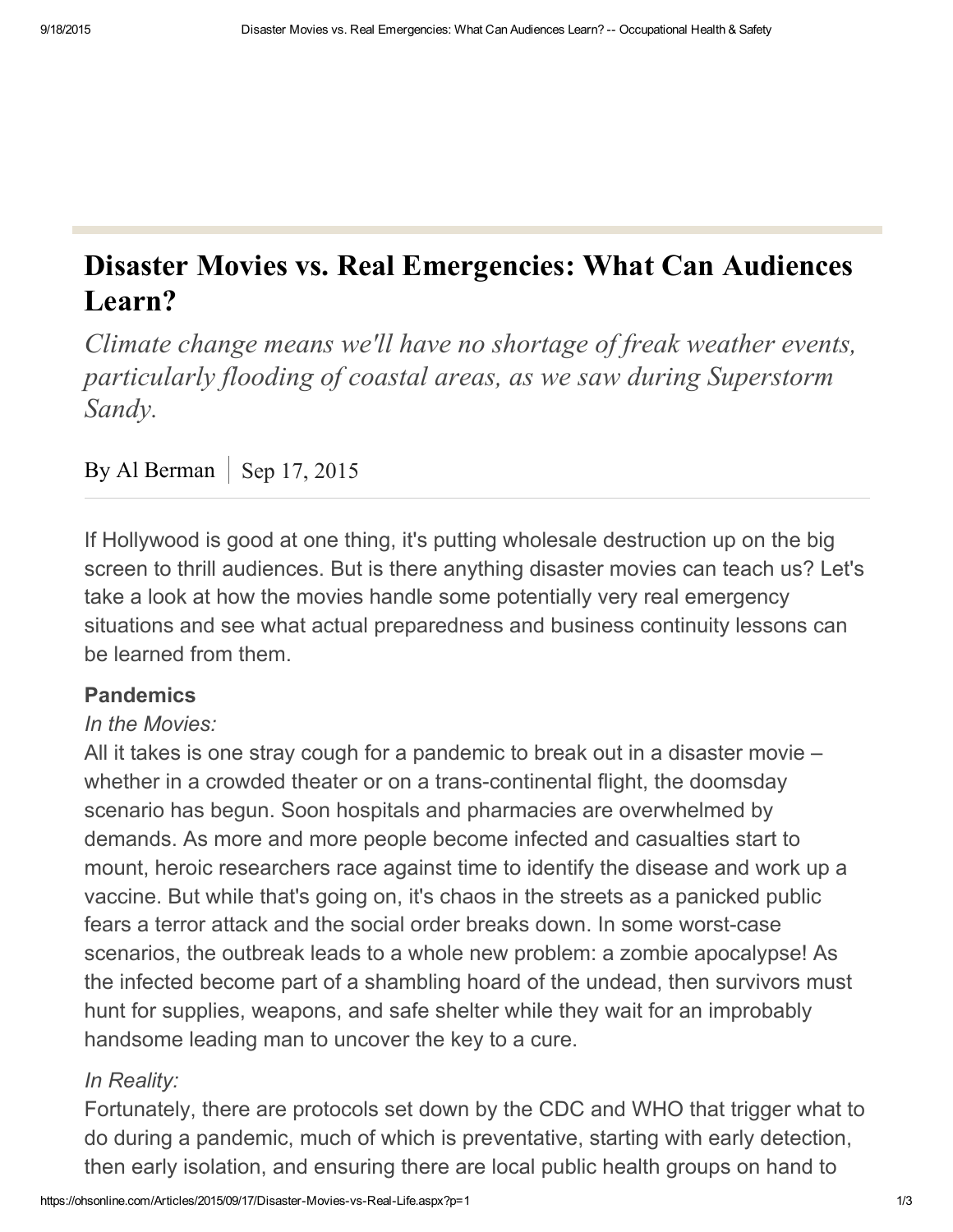distribute vaccines. Almost all organizations now have a pandemic plan developed. Key to that is "social distancing." Businesses learned from outbreaks such as H1N1 in Asia and SARS in Canada, and now keep everyone at a safe distance from each other to minimize illness. That means more working from home. This does put a burden on networks – but organizations that have dealt with pandemics have increased their networking capacities in kind.

#### Freak Weather

#### *In the Movies:*

According to some of the more panic-inducing disaster movies, global warming isn't just a long-term concern  $-$  it's an immediate threat to all life on Earth, responsible for a massive superstorm that wreaks havoc across the globe. Violent weather causes mass destruction, suspension of air traffic, power outages, communications losses, and traffic-jammed city streets, which is just where onlookers don't want to be when a massive storm surge creates knee-deep floods, splitting people into two groups: those who have to seek shelter and those who can evacuate, fleeing as the superstorm gets even worse, dropping temperatures 10 degrees per second and instantly freezing everything in its path.

## *In Reality:*

Climate change means we'll have no shortage of freak weather events, particularly flooding of coastal areas, as we saw during Superstorm Sandy. If you look at other recent freak weather events – like the 2014 ice storms in Atlanta – there are similar implications to a contagion: employees struggle to make it in to work and the facilities themselves aren't readily accessible. Because of a lack of resources, many municipal services, including public transportation, shut down, along with schools, meaning childcare can be an issue. From a business continuity point of view, that means companies need to have plans in place so that employees can continue to work from home when accessing the facility isn't an option.

## **Earthquakes**

## *In the Movies:*

The hero may find himself up against an earthquake of epic proportions that causes massive destruction to a major city. In this case, the biggest concerns aren't just property damage, but the ensuing chaos as the population abandons their cars to flee in terror – making evacuation a special challenge even before the streets start to crack and erupt. All this while trying to navigate now-unfamiliar territory and trying to communicate a disaster response with family, friends, and colleagues. The hero has to hurry, too  $-$  because the magnitude of the super-quake will result in a giant, cresting tsunami that will tower over and then flood the city, causing massive casualties with sweeping debris and further destruction.